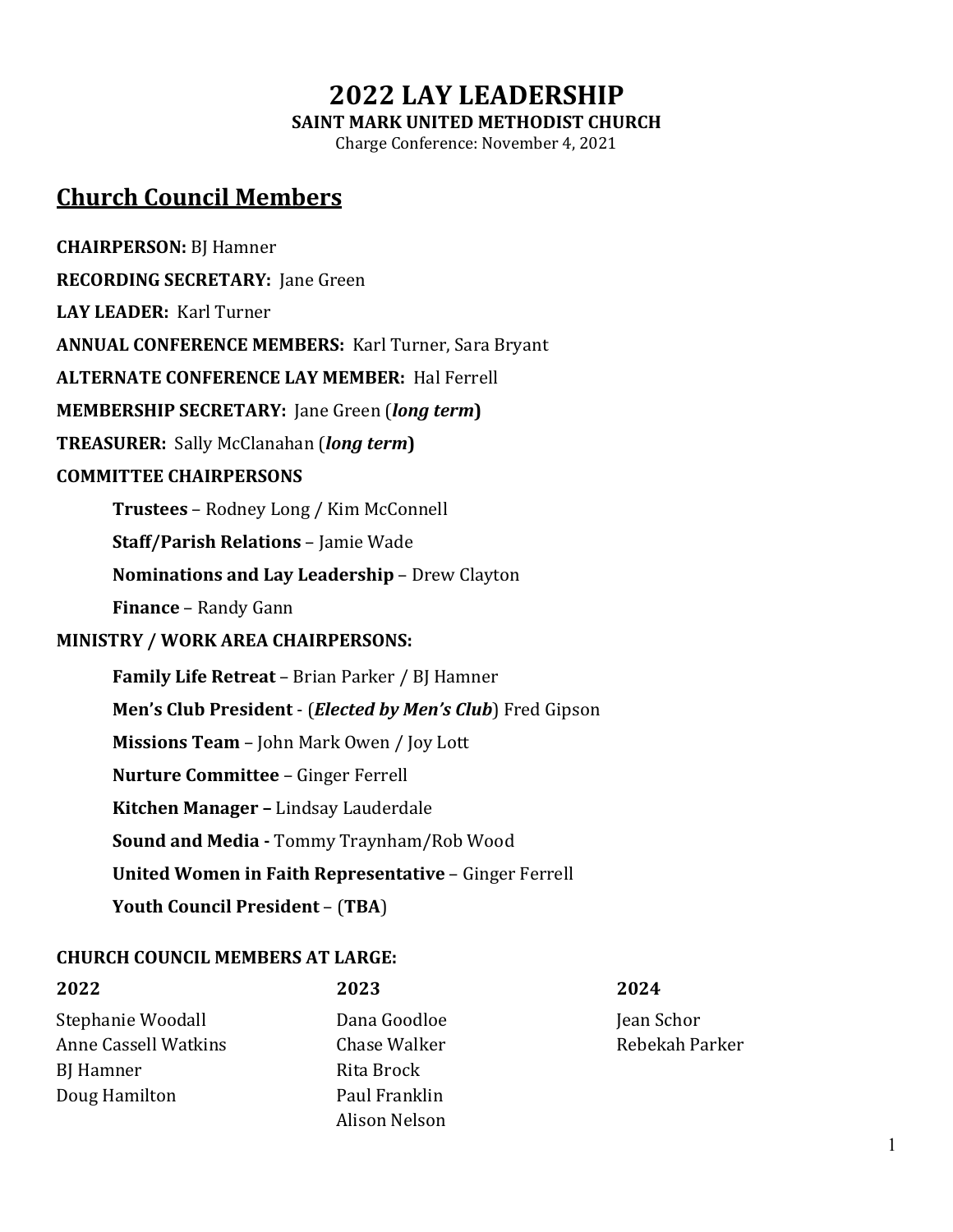## **CHURCH COUNCIL EX-OFFICIO MEMBERS:**

| Amie Smith - Interim Director of Student Ministry       | Drew Clayton – Senior Pastor      |
|---------------------------------------------------------|-----------------------------------|
| Karen Pirkle, DeAnna Ryan - Directors of Kids' Ministry | Ryan Karr – Associate Pastor      |
| Ruth K. Miller – Director of Music Ministry             | Deanna Holmes - Financial Manager |
| Sandy Jenkins – Director of Early Learning Center       |                                   |

# **Administrative Committees**

# **BOARD OF TRUSTEES:**

| Co-Chairpersons - Rodney Long / Kim McConnell |  |  |
|-----------------------------------------------|--|--|
|-----------------------------------------------|--|--|

| 2022          | 2023         | 2024          |
|---------------|--------------|---------------|
| Dave Lisenby  | Brian Parker | Stan Holloway |
| Kim McConnell | Rodney Long  | Garret Parker |
| Mark Moses    | Eric Carlson | Teresa Lawley |

*Ex-Officio Members:* Drew Clayton - Senior Pastor, Ashley Kirby - Facilities Manager

## **STAFF/PARISH RELATIONS COMMITTEE:** Chair - Jamie Wade

| 2022         | 2023                 | 2024         |
|--------------|----------------------|--------------|
| Dan Hendley  | Matthew Goodloe      | Judy Long    |
| Beth Carlson | Donna Baird          | Art Chamblee |
| Dale Gilbert | <b>Sheryl Gaston</b> | Jamie Wade   |

*Ex-Officio Members:* Drew Clayton - Senior Pastor Annual Conference Members - Karl Turner, Sara Bryant